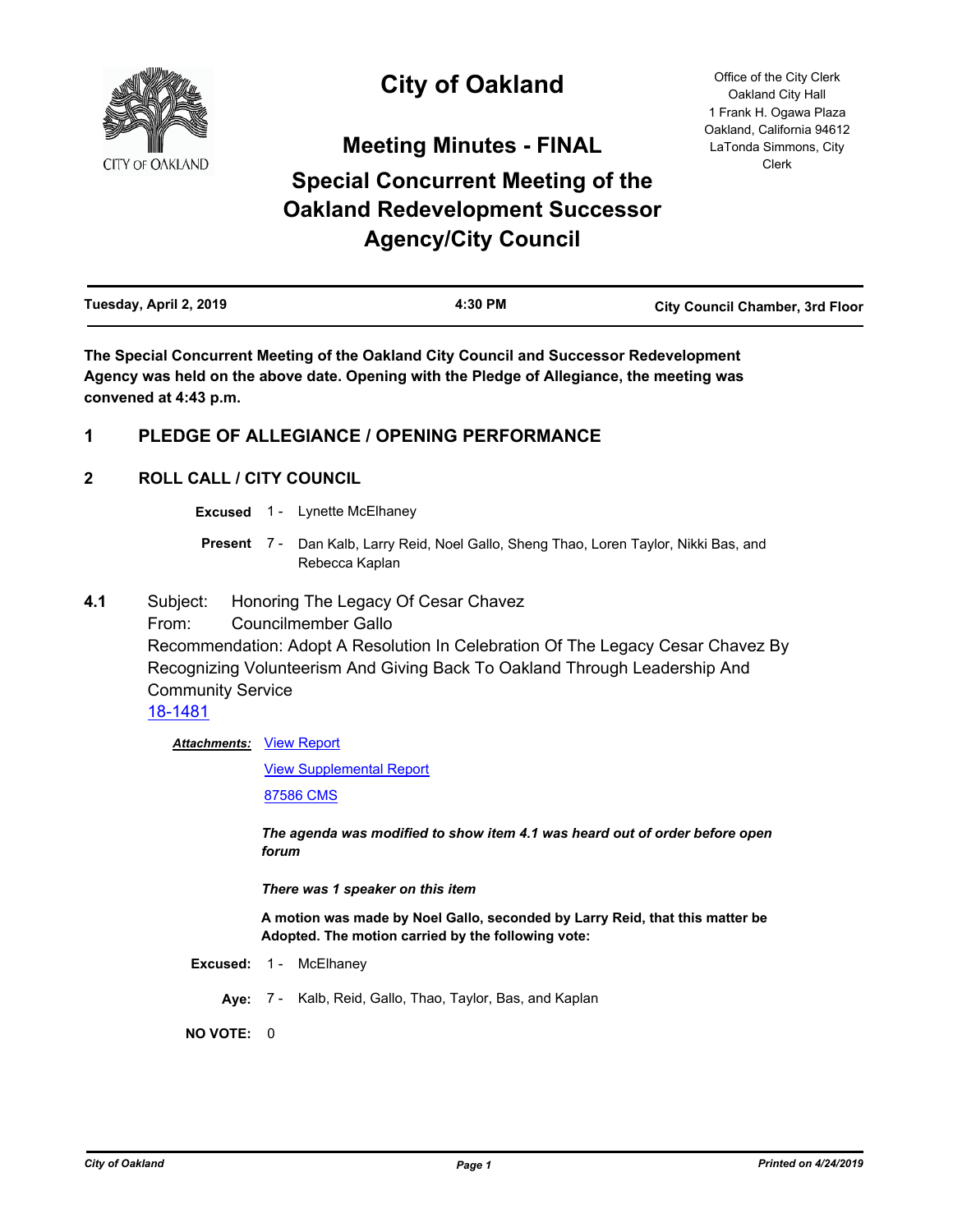### **3 OPEN FORUM / CITIZEN COMMENTS (Time Available: 15 Minutes)**

*6 speakers spoke during Open Forum.*

# **4 ACTIONS ON SPECIAL ORDERS OF THE DAY (Ceremonial Presentations, Reports/Presentations From The Mayor, Council Acknowledgements/Announcements):**

*Vice Mayor Reid took a point of personal privilege and requested that the meeting be adjourned in memory of Father Jay Matthews, Antoinette Bertrand, Marybelle Gilbert, Nick Harper, Clem Daniels, Francis Mitchell and Kenneth Moore. Council President Kaplan, Councilmember Gallo and Taylor requested to be associated with Father James Matthews.Council President Kaplan requested to be associated with Clem Daniels.* 

*Council President Kaplan took a point of personal privilege and requested that the meeting be adjourned in memory of Dana Harvey and Nipsey Hussle.*

*Councilmember Gallo took a point of personal privilege and requested that the meeting be adjourned in memory of Jim Lament.*

**5** APPROVAL OF THE DRAFT MINUTES FROM THE MEETING OF MARCH 21, 2019 [18-1546](http://oakland.legistar.com/gateway.aspx?m=l&id=/matter.aspx?key=29970)

*Attachments:* [View Report](http://oakland.legistar.com/gateway.aspx?M=F&ID=8e62a033-ce79-40a9-8f9f-c30f4e1fcf9f.pdf)

**A motion was made by Noel Gallo, seconded by Loren Taylor, that this matter be Approved. The motion carried by the following vote:**

**Excused:** 1 - McElhaney

**Aye:** 7 - Kalb, Reid, Gallo, Thao, Taylor, Bas, and Kaplan

**NO VOTE:** 0

**6 MODIFICATIONS TO THE AGENDA AND PROCEDURAL ITEMS (Requests To: Reschedule Items From Consent To Non-Consent To The Next Council Agenda, Speak On Consent Calendar, Register Votes, Change Order Of Items, Reconsiderations, Pull Items Held In Committee):**

*There was 1 speaker on this item*

#### **7 CONSENT CALENDAR (CC) ITEMS:**

*There were 4 speakers on this item*

#### *Approval of the Consent Agenda*

**A motion was made by Taylor, seconded by Reid, to approve the Consent Agenda. The motion carried by the following vote:**

**Excused:** 1 - McElhaney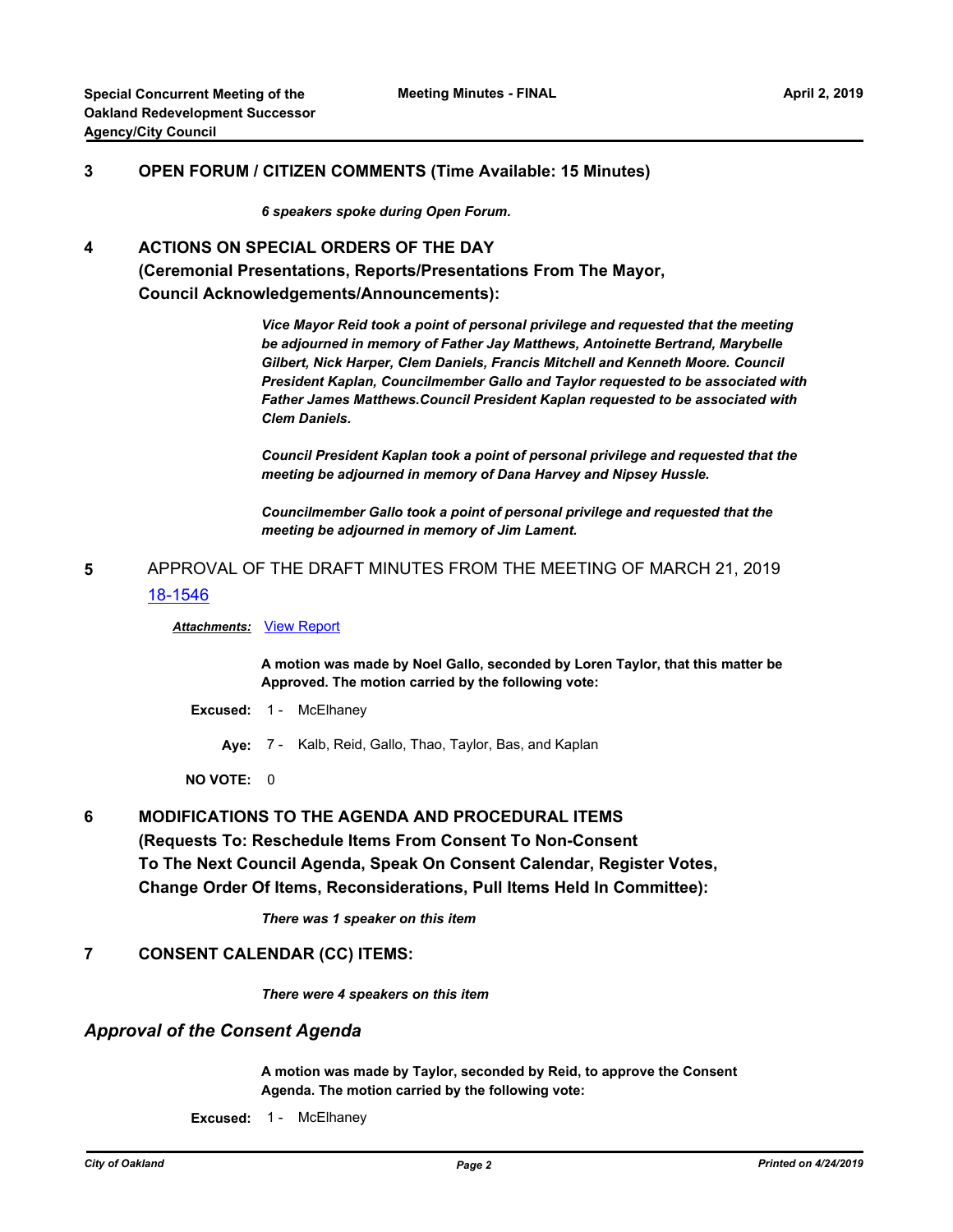**Aye:** 7 - Kalb, Reid, Gallo, Thao, Taylor, Bas, and Kaplan

**NO VOTE:** 0

**7.1** Subject: Declaration Of A Local Emergency Due To AIDS Epidemic From: Office Of The City Attorney Recommendation: Adopt A Resolution Renewing And Continuing The City Council's Declaration Of A Local Emergency Due To The Existence Of A Critical Public Health Crisis With Regard To The Human Immunodeficiency Virus ("HIV")/Acquired Immunodeficiency Syndrome ("AIDS") Epidemic [18-1544](http://oakland.legistar.com/gateway.aspx?m=l&id=/matter.aspx?key=29968)

**Attachments: [View Report](http://oakland.legistar.com/gateway.aspx?M=F&ID=34b199e7-61df-428c-9c2d-0a1e24b6977a.pdf)** 

[87587 CMS](http://oakland.legistar.com/gateway.aspx?M=F&ID=31014228-f380-4bfb-b785-0d4fe41ff9d2.pdf)

#### **This City Resolution was Adopted.**

**7.2** Subject: Declaration Of Medical Cannabis Health Emergency From: Office Of The City Attorney Recommendation: Adopt A Resolution Renewing The City Council's Declaration Of A Local Public Health Emergency With Respect To Safe, Affordable Access To Medical Cannabis In The City Of Oakland [18-1545](http://oakland.legistar.com/gateway.aspx?m=l&id=/matter.aspx?key=29969)

> **Attachments: [View Report](http://oakland.legistar.com/gateway.aspx?M=F&ID=fbf9fe5e-01d5-4c0f-9d33-2fc2fe35d96a.pdf)** [87588 CMS](http://oakland.legistar.com/gateway.aspx?M=F&ID=8bed13ab-3497-4220-947d-2b513b40200d.pdf)

## **This City Resolution was Adopted.**

**7.3** Subject: OFD 911 Upgrade

From: Oakland Fire Department

Recommendation: Adopt A Resolution Authorizing The City Administrator To Contract With AT&T For Equipment And Services Needed To Upgrade The City Of Oakland's Fire Dispatch Center's (FDC) 9-1-1 Phone System, Customer Service Premise Equipment (CPE), And Related Equipment At No Cost To The City Of Oakland [18-1539](http://oakland.legistar.com/gateway.aspx?m=l&id=/matter.aspx?key=29963)

**Attachments: [View Report](http://oakland.legistar.com/gateway.aspx?M=F&ID=28a89ba8-53fe-4a11-8d61-a6e1ad9bf32d.pdf)** 

[87589 CMS](http://oakland.legistar.com/gateway.aspx?M=F&ID=8402c50c-91c0-4530-9a48-824434de096c.pdf)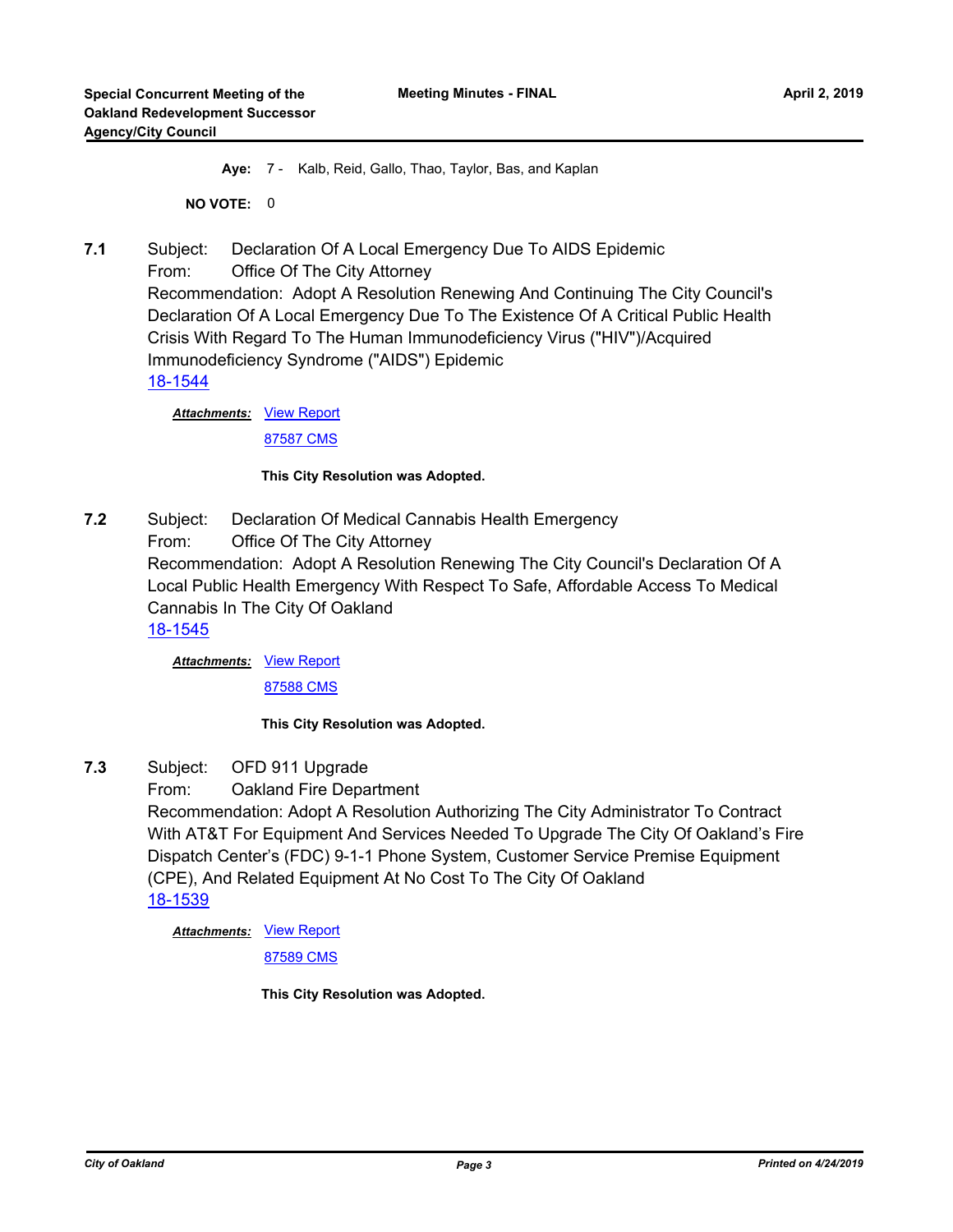**7.4** Subject: Report From Affordable Housing And Infrastructure Oversight Committee From: Finance Department Recommendation: Receive An Informational Report On Expenditures Of Funds" Prepared By The Affordable Housing And Infrastructure Bond Public Oversight Committee (Measure KK) [18-1485](http://oakland.legistar.com/gateway.aspx?m=l&id=/matter.aspx?key=29909)

**Attachments: [View Report](http://oakland.legistar.com/gateway.aspx?M=F&ID=ee875c4f-0680-40d2-a1e0-45ca4fe2df46.pdf)** 

#### [View Supplemental Report 3/22/2019](http://oakland.legistar.com/gateway.aspx?M=F&ID=3f1482c9-8e54-451d-a273-abfaf6f2b106.pdf)

**A motion was made by Loren Taylor, seconded by Larry Reid, that this matter be Received and Filed. The motion carried by the following vote:**

**Excused:** 1 - McElhaney

**Aye:** 7 - Kalb, Reid, Gallo, Thao, Taylor, Bas, and Kaplan

**NO VOTE:** 0

- **7.5** Subject: Large Commercial Vehicle Restrictions
	- From: Transportation Department

Recommendation: Adopt An Ordinance Amending Section 10.52.060 Of The Oakland Municipal Code To Add 56th St And 58th St Between Shattuck Ave And Telegraph Ave To The List Of City Streets Where Commercial Vehicles Exceeding Four And One-Half Tons Are Prohibited

[18-1478](http://oakland.legistar.com/gateway.aspx?m=l&id=/matter.aspx?key=29902)

**Attachments: [View Report](http://oakland.legistar.com/gateway.aspx?M=F&ID=30764b90-9117-47a3-9f32-75678db15a7a.pdf)** 

[View Supplemental Report 3/15/2019](http://oakland.legistar.com/gateway.aspx?M=F&ID=a40e3a55-6000-4334-9be0-0d44ddb04110.pdf)

[13528 CMS](http://oakland.legistar.com/gateway.aspx?M=F&ID=7bb3f0c1-c193-405b-a4c8-4c4d839025d4.pdf)

**[Proof Of Publication](http://oakland.legistar.com/gateway.aspx?M=F&ID=a139920b-d3e7-48d2-9099-b3bd5ff3749b.pdf)** 

**A motion was made by Loren Taylor, seconded by Larry Reid, that this matter be Approved On Introduction and Scheduled for Final Passage to go before the \* Concurrent Meeting of the Oakland Redevelopment Successor Agency and the City Council, to be heard 4/16/2019. The motion carried by the following vote:**

**Excused:** 1 - McElhaney

**Aye:** 7 - Kalb, Reid, Gallo, Thao, Taylor, Bas, and Kaplan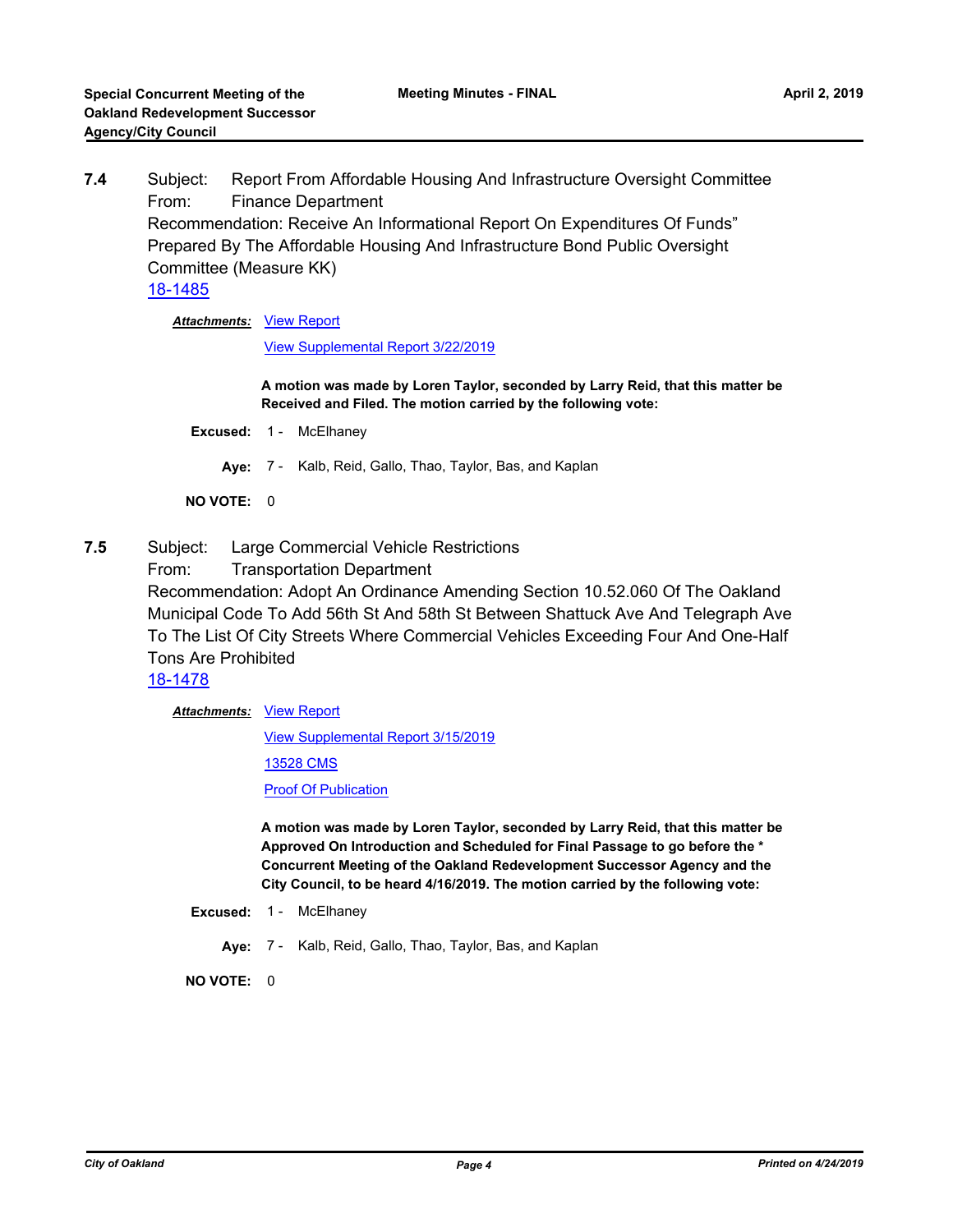# **7.6** Subject: On-Call Transportation Engineering And ITS Services From: Transportation Department Recommendation: Adopt The Following Pieces Of Legislation;

1) A Resolution Authorizing The City Administrator Or Designee To Execute Professional Services Agreements For On-Call Transportation Engineering And Intelligent Transportation Systems (ITS) Services In The Amount Of Five Hundred Thousand Dollars (\$500,000) Each To Two (2) Tier I Firms Including: 1) Aliquot Associates And 2) Diablo Engineering Group; And [18-1475](http://oakland.legistar.com/gateway.aspx?m=l&id=/matter.aspx?key=29899)

**Attachments: [View Report](http://oakland.legistar.com/gateway.aspx?M=F&ID=e2454d89-b7e2-4972-8b95-edaf4568caf9.pdf)** 

[87590 CMS](http://oakland.legistar.com/gateway.aspx?M=F&ID=8c3305d4-a806-4b03-ae0d-e909fa28f92b.pdf)

## **This City Resolution was Adopted.**

2) A Resolution Authorizing The City Administrator Or Designee To Execute Professional Services Agreements For On-Call Transportation Engineering And Intelligent Transportation Systems (ITS) Services In The Amount Of One Million Dollars (\$1,000,000) Each To Nine (9) Tier II Firms Including: 1) Advanced Mobility Group, 2) Alta Planning+Design, 3) ARUP, 4) DKS Associates, 5) Fehr & Peers, 6) Kimley-Horn & Associates, 7) Kittelson & Associates, 8) Parsons, And 9) Wood Rodgers [18-1476](http://oakland.legistar.com/gateway.aspx?m=l&id=/matter.aspx?key=29900)

**Attachments: [View Report](http://oakland.legistar.com/gateway.aspx?M=F&ID=efbf5ace-0e41-425c-b7f2-2cf7886f52e3.pdf)** [87591 CMS](http://oakland.legistar.com/gateway.aspx?M=F&ID=955dea39-0ed4-4063-89a3-326cf125679c.pdf)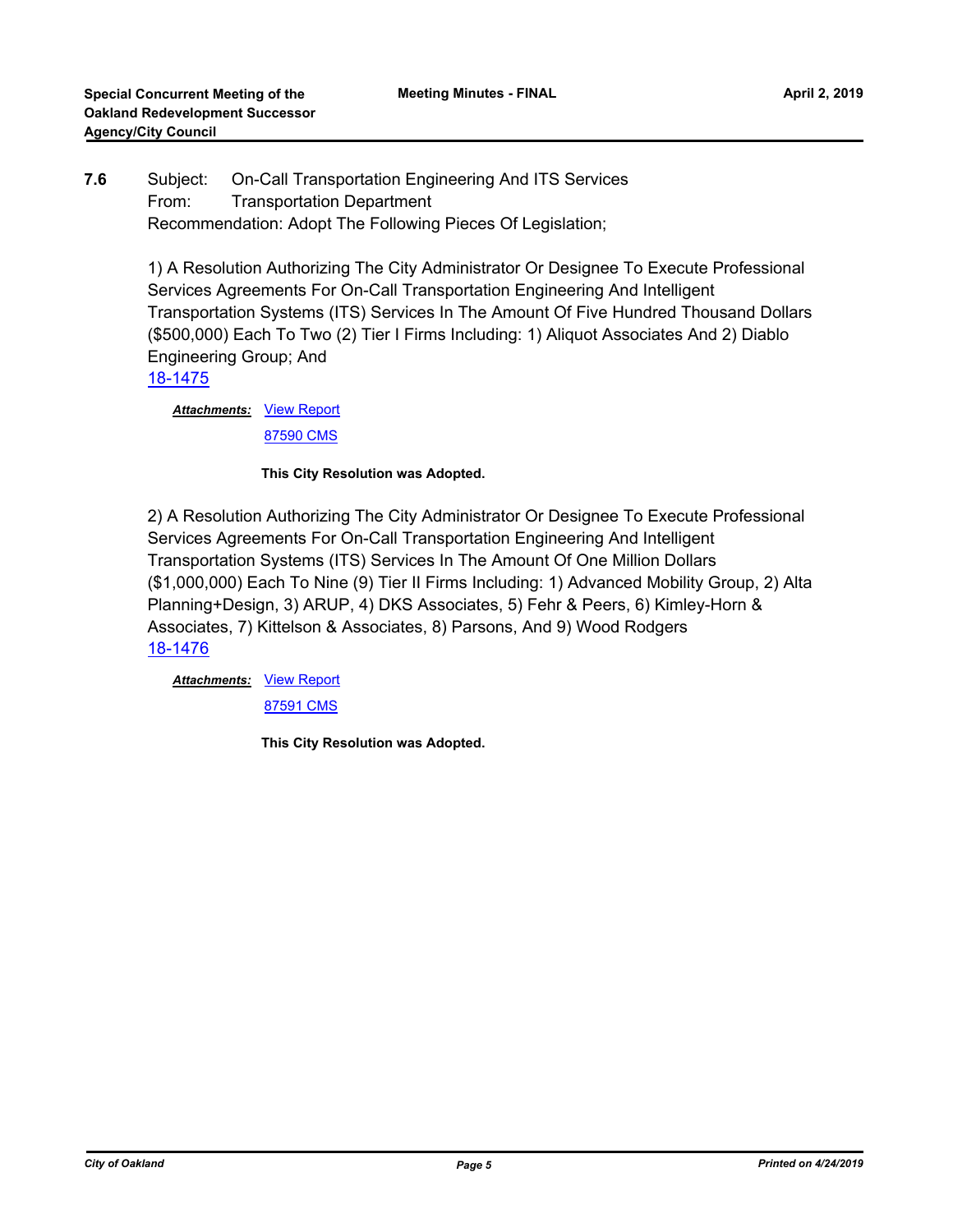# **7.7** Subject: LAMMPS Streetscape Project From: Transportation Department Recommendation: Adopt The Following Pieces Of Legislation;

1) A Resolution Waiving Advertising And Competitive Bidding And Authorizing The City Administrator Or Her Designee, To Increase The Change Order Limit For The Contract With Ray's Electric, Inc. For The Laurel Access To Mills, Maxwell Park & Seminary (LAMMPS) Streetscape Project (Project No. 1000634) From Ten Percent (10%) To Twenty-Five Percent (25%) Of The Original Contract For A Total Contract Amount Not-To-Exceed Eight Million Ninety-Six Thousand Two Hundred Fifty Dollars And Fifty Cents (\$8,096,250.50); And

[18-1479](http://oakland.legistar.com/gateway.aspx?m=l&id=/matter.aspx?key=29903)

**Attachments: [View Report](http://oakland.legistar.com/gateway.aspx?M=F&ID=06557e06-5531-49b0-a965-8b72e99a05a5.pdf)** 

[View Supplemental Report 3/15/2019](http://oakland.legistar.com/gateway.aspx?M=F&ID=759846d3-65c3-452f-8016-b4158147bbe5.pdf) [87592 CMS](http://oakland.legistar.com/gateway.aspx?M=F&ID=e8fc1a10-29b6-4ffa-8bfd-30e890341db1.pdf)

## **This City Resolution was Adopted.**

2) A Resolution Waiving The Request For Proposal / Request For Qualifications ("RFP/RFQ") Competitive Selection Process Requirements And Authorizing An Amendment To The Professional Services Contract With BKF Engineers For LAMMPS Streetscape (Project Number 1000634 Originally Selected By A Formal Competitive Process), To Add Work And Increase The Contract By An Amount Not-To-Exceed Sixty-Five Thousand Dollars (\$65,000.00) Bringing The Total Contract Amount To One Million Fifteen Thousand Dollars (\$1,015,000.00) [18-1480](http://oakland.legistar.com/gateway.aspx?m=l&id=/matter.aspx?key=29904)

**Attachments: [View Report](http://oakland.legistar.com/gateway.aspx?M=F&ID=0bf9e85e-95e2-4fbd-b089-923ca085cc34.pdf)** 

[View Suppemental Report 3/15/2019](http://oakland.legistar.com/gateway.aspx?M=F&ID=e5a4747a-10ef-46a0-817f-20f7a44adaef.pdf) [87593 CMS](http://oakland.legistar.com/gateway.aspx?M=F&ID=302c2768-75b8-4e91-bae6-194e8b0520c1.pdf)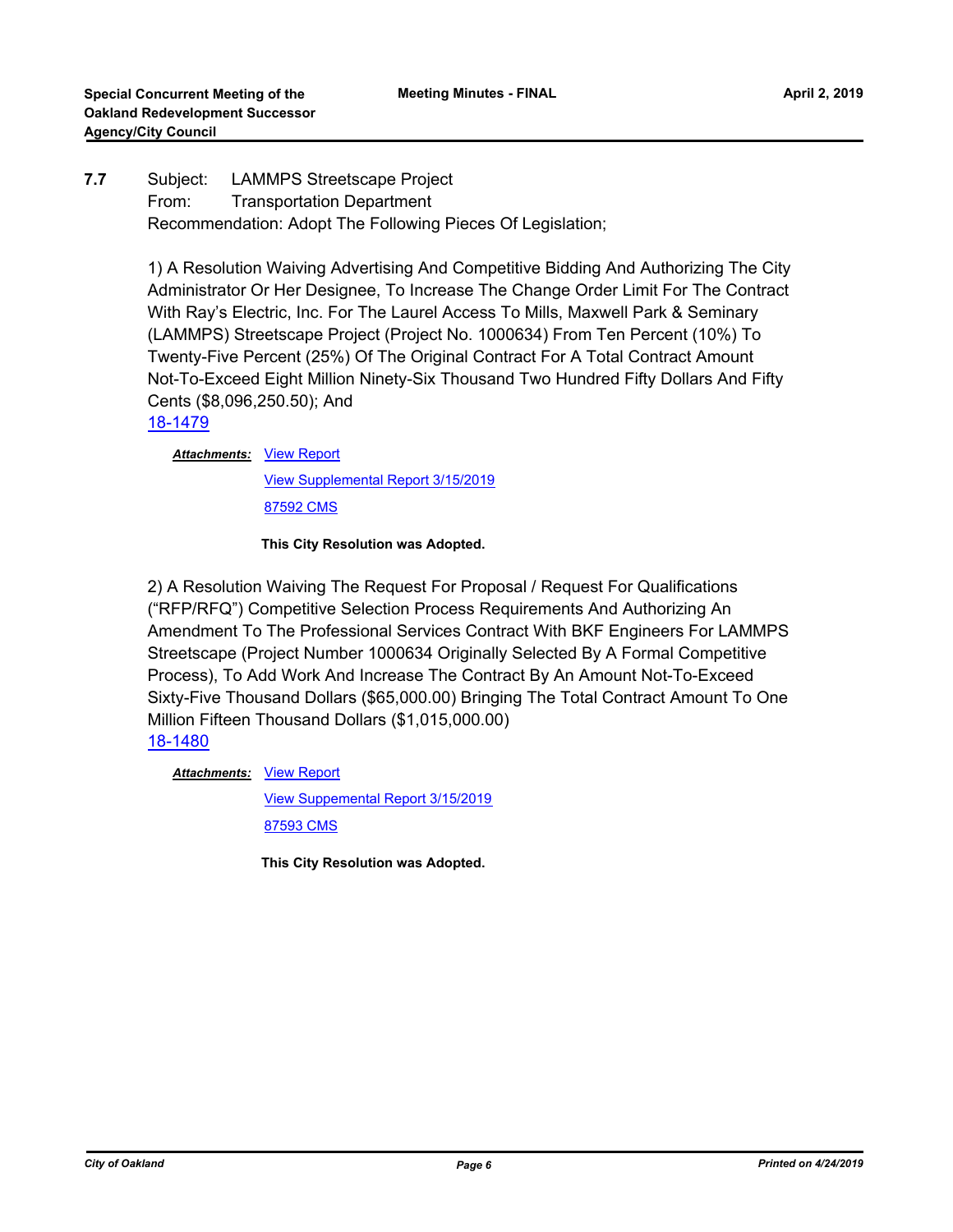- **7.8** Subject: Building Code Ordinance
	- From: Office Of The City Attorney

Recommendation: Adopt An Ordinance Amending Ordinance No. 13408 C.M.S. And Ordinance No. 13407, Which Adopted California Building Codes With Local Amendments In Oakland Municipal Code Chapter 15.04 (Oakland Amendments To California Model Building Construction Codes) And 15.08 (Oakland Building Code Maintenance), To Create An Appeals Process Consistent With The California Building Code

# [18-1513](http://oakland.legistar.com/gateway.aspx?m=l&id=/matter.aspx?key=29937)

**Attachments: [View Report](http://oakland.legistar.com/gateway.aspx?M=F&ID=bca7710e-407f-48e3-af6d-4b148eec73d6.pdf)** 

[View Supplemental Report 4/12/2019](http://oakland.legistar.com/gateway.aspx?M=F&ID=646b7c11-c8dc-4f78-bcb2-fff158637aab.pdf) [13529 CMS](http://oakland.legistar.com/gateway.aspx?M=F&ID=fb8314a0-d208-4910-9dba-a70f3ec36c56.pdf) [Proof Of Publication](http://oakland.legistar.com/gateway.aspx?M=F&ID=0ff9c6e0-9d0a-4105-a7bc-942c6cffc998.pdf)

*The Council approved recommendations to amend page 2 paragraph 1 of the Ordinance, striking fourteen (14) calendar days to read twenty-one (21) calendar days*

**A motion was made by Loren Taylor, seconded by Larry Reid, that this matter be Approved As Amended On Introduction and Scheduled for Final Passage to go before the \* Concurrent Meeting of the Oakland Redevelopment Successor Agency and the City Council, to be heard 4/16/2019. The motion carried by the following vote:**

- **Excused:** 1 McElhaney
	- **Aye:** 7 Kalb, Reid, Gallo, Thao, Taylor, Bas, and Kaplan

**NO VOTE:** 0

**7.9** Subject: Resolution To Purchase Library Microcomputer Workstations From: Oakland Public Library Department Recommendation: Adopt The Following Pieces of Legislation;

> 1) A Resolution Authorizing The City Administrator To Award A Contract To PC Professional, The Lowest Responsible And Responsive Bidder, In An Amount Not To Exceed Two Hundred Seventy-Four Thousand Five Hundred Dollars (\$274,500.00) To Purchase Microcomputer Workstations For The Oakland Public Library In Accordance With Specification No. 17-204-00 / Request For Quotation 135501; And [18-1474](http://oakland.legistar.com/gateway.aspx?m=l&id=/matter.aspx?key=29898)

**Attachments: [View Report](http://oakland.legistar.com/gateway.aspx?M=F&ID=48b5af04-5a37-4b41-ad74-b38db20feef7.pdf)** [87594 CMS](http://oakland.legistar.com/gateway.aspx?M=F&ID=fd348aab-a8b5-40f8-a7a6-2886af63e101.pdf)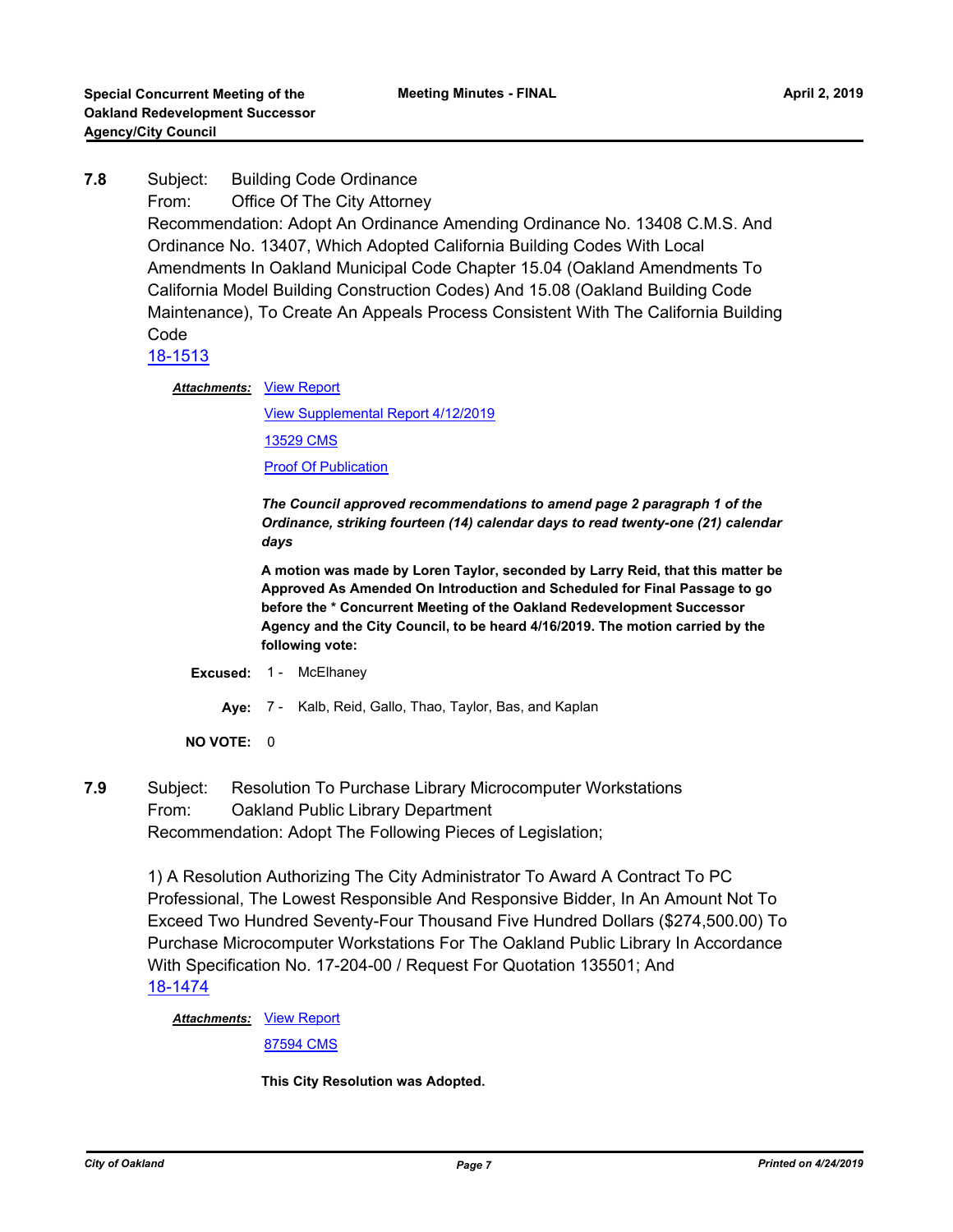2) A Resolution Authorizing The City Administrator To Award A Contract To Newport West Computers Inc, The Lowest Responsible And Responsive Bidder, In An Amount Not To Exceed One Hundred And Two Thousand Three Hundred Dollars (\$102,300.00) To Purchase Laptops For The Oakland Public Library In Accordance With Specification No. 17-204-00 / Request For Quotation (RFQ) 136480 [18-1522](http://oakland.legistar.com/gateway.aspx?m=l&id=/matter.aspx?key=29946)

**Attachments: [View Report](http://oakland.legistar.com/gateway.aspx?M=F&ID=62efc117-9401-43b6-bc56-04124151c7bd.pdf)** 

[87595 CMS](http://oakland.legistar.com/gateway.aspx?M=F&ID=a2790500-06e7-4c94-be46-73e8b53dd9a7.pdf)

**This City Resolution was Adopted.**

**7.10** Subject: Michael Palmertree Professional Services Contract

From: Oakland Police Department

Recommendation: Adopt A Resolution Authorizing The City Administrator To: 1) Waive The Competitive Request For Proposals Qualifications (RFP/Q) Process, The Advertising And Bidding Requirements, And Local And Small Local Business Enterprise Programs (L/SLB) Provisions For The Purchase Of Professional Services; And 2) Enter Into A Professional Services Agreement With Michael Palmertree To Provide Behavior Science Consultation And Training Services To The Oakland Police Department For The Period Of July 1, 2019 To June 30, 2022, With An Option To Extend For An Additional Two Years, In The Amount Of One Hundred Thousand Dollars (\$100,000) Per Year, With A Total Contract Amount Of Five Hundred Thousand Dollars (\$500,000) [18-1445](http://oakland.legistar.com/gateway.aspx?m=l&id=/matter.aspx?key=29869)

**Attachments: [View Report](http://oakland.legistar.com/gateway.aspx?M=F&ID=6288facf-8969-49ec-9651-fbd06eac90f1.pdf)** 

[View Supplemental Report 3/22/2019](http://oakland.legistar.com/gateway.aspx?M=F&ID=9d1f8fa5-098a-482a-9429-5766f241299c.pdf)

[87596 CMS](http://oakland.legistar.com/gateway.aspx?M=F&ID=368c0c58-c53a-487d-a06f-49137c49518b.pdf)

 *Councilmember Taylor made a motion to amend the contract to a 1 year contract. This motion did not receive a second.* 

 *Councilmember Bas made a motion, seconded by Councilmember Gallo to send this tiem back to the Public Safety Commitee and have the Public Safety Commitee work with the City Adminsitrator's office to work on a new RFP that does not allow any lapse in service. The City Adminsitrator explained that this action was not possible because of the upcoming expiration date in the current contract.*

 *Council President Kaplan suggested the Council amend the contract for a one year extention and send the item back to the Public safety committee to discuss the evalutaion procedure and issuing a RFP. This amendment was moved by Councilmember Taylor and seconded by Vice Mayor Reid*

**A motion was made by Loren Taylor, seconded by Larry Reid, that this matter be Adopted as Amended. The motion carried by the following vote:**

- Excused: 1 McElhaney
	- **Aye:** 7 Kalb, Reid, Gallo, Thao, Taylor, Bas, and Kaplan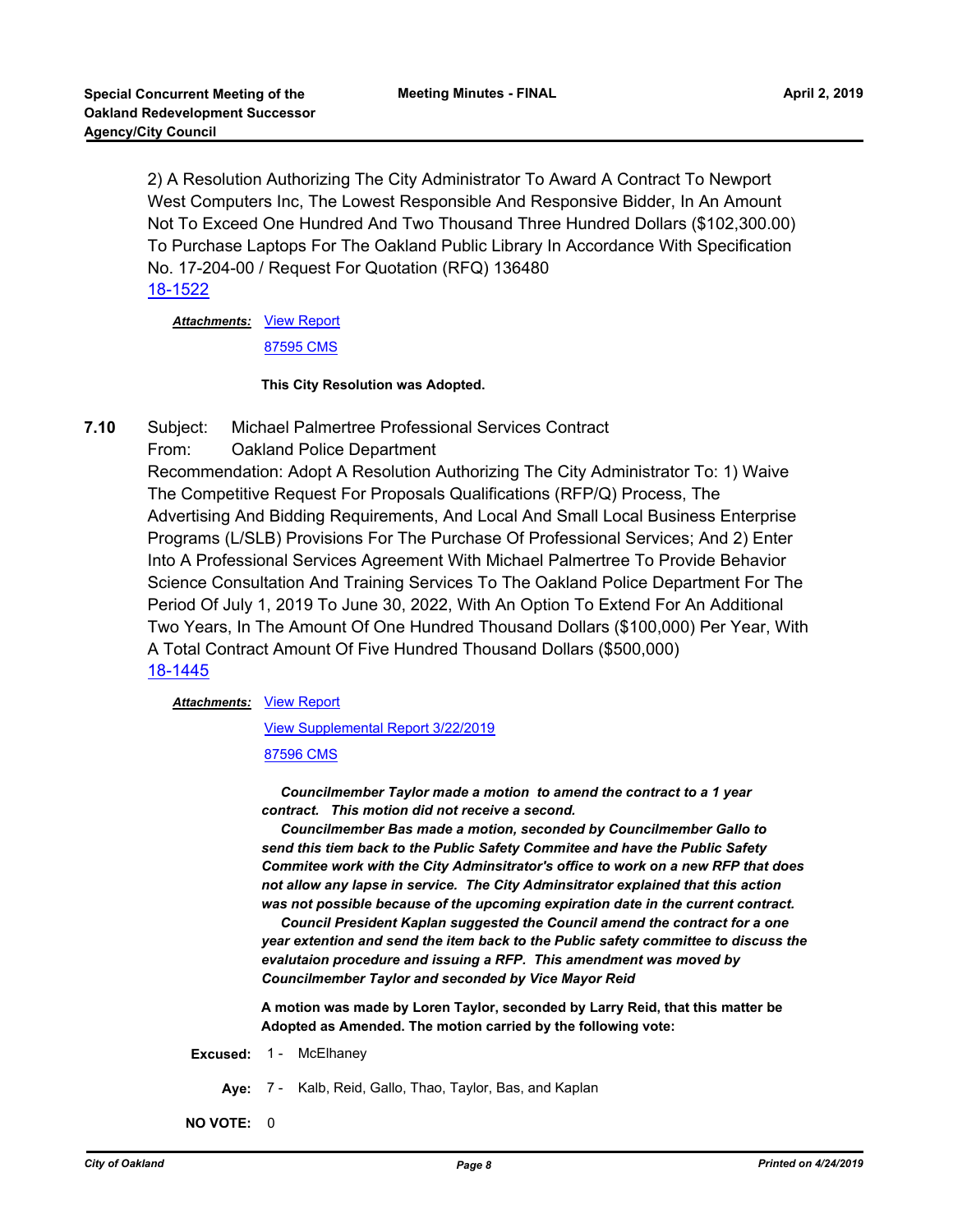**7.11** Subject: Update Regulations For Restaurants Serving Alcoholic Beverages From: Planning And Building Department Recommendation: Adopt An Ordinance Amending The Planning Code (Title 17) To Update Regulations For Restaurants Serving Alcoholic Beverages, Under Chapters 17.09,17.10,17.103,17.134 And 17.156, As Recommended By The Planning Commission [18-1433](http://oakland.legistar.com/gateway.aspx?m=l&id=/matter.aspx?key=29858)

**Attachments: [View Report](http://oakland.legistar.com/gateway.aspx?M=F&ID=bd8b3e70-405e-4295-acf7-378f844aed0e.pdf)** 

[13527 CMS](http://oakland.legistar.com/gateway.aspx?M=F&ID=bdc4ad83-692b-47bc-a5a0-f0ec2e019e29.pdf)

**[Proof Of Publication](http://oakland.legistar.com/gateway.aspx?M=F&ID=4bb2dbd1-2e3a-4260-81c8-9d30c1156868.pdf)** 

**This Ordinance was Approved for Final Passage.**

**S7.12** Subject: Unapproved Surveillance Technology Under Exigent Circumstances From: Oakland Police Department Recommendation: Receive An Informational Report On The Use Of Unapproved Surveillance Technology Under Exigent Circumstances In Accordance With Oakland Municipal Code (OMC) 9.64.035 And Forward To The City Council [18-1472](http://oakland.legistar.com/gateway.aspx?m=l&id=/matter.aspx?key=29896)

*Attachments:* [View Report](http://oakland.legistar.com/gateway.aspx?M=F&ID=2c934d08-31f9-48a9-bc57-793c378b99d8.pdf)

**A motion was made by Loren Taylor, seconded by Larry Reid, that this matter be Received and Filed. The motion carried by the following vote:**

- **Excused:** 1 McElhaney
	- **Aye:** 7 Kalb, Reid, Gallo, Thao, Taylor, Bas, and Kaplan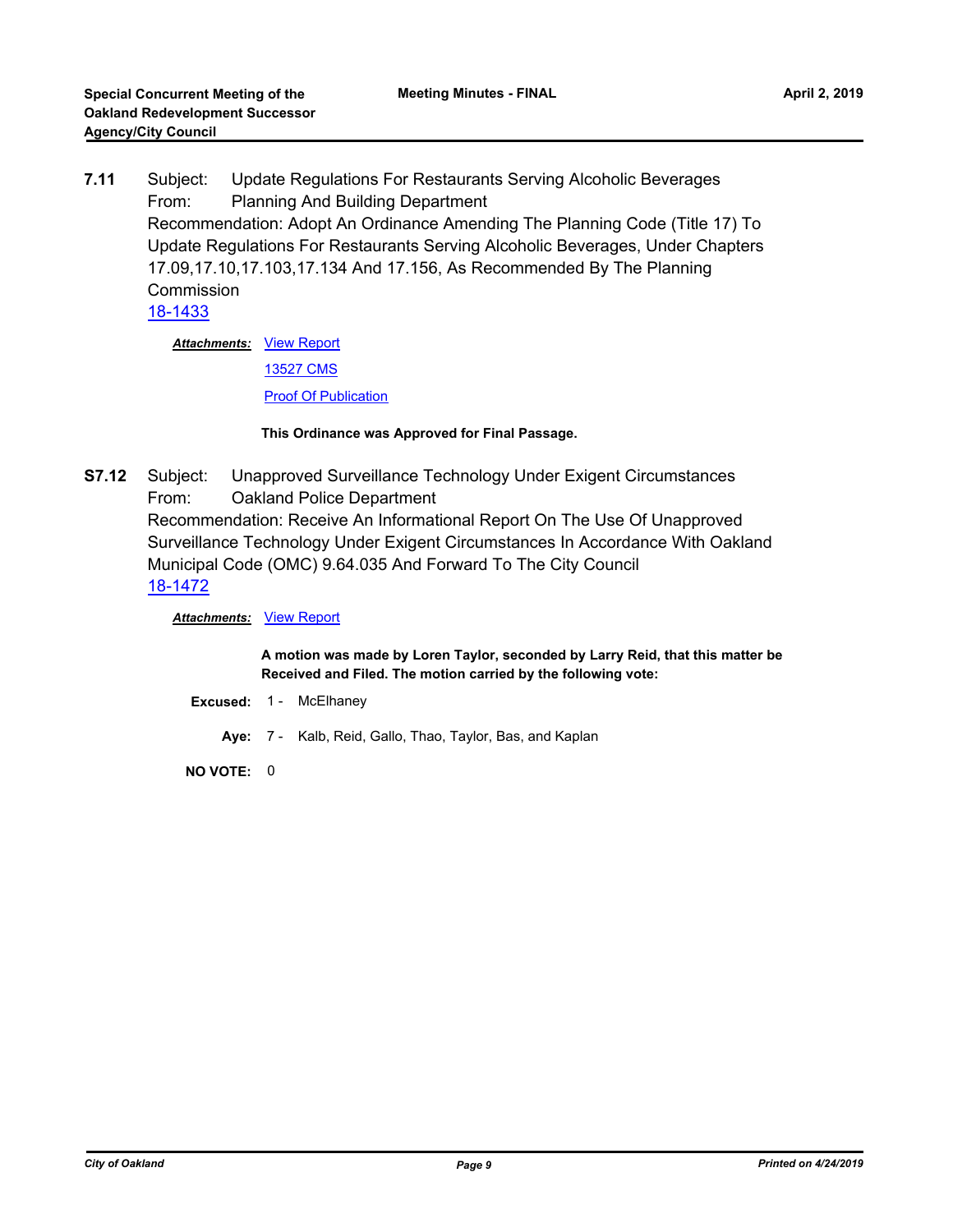# **8 ORAL REPORT OF FINAL DECISIONS MADE DURING CLOSED SESSION & DISCLOSURE OF NON-CONFIDENTIAL CLOSED SESSION DISCUSSIONS**

*There were 2 Final Decisions Made in Closed session*

 *Aaron Minyard v. City of Oakland, et al. The council authorized settlement in the amount of: \$180,000.00 This case arose out of incidents occurring on: February 15, 2016. The Motion passed with a vote of 7 Ayes: Fortunato Bas, Gallo, Kalb, Reid, Taylor, Thao and President Kapla, 1 Absent - Gibson McElhaney.*

Jobs and Housing Coalition, et al. v. City of Oakland, et al. The City Council *discussed in closed session under Item No. 1(c) and Item 2 the litigation and anticipated litigation matters pertain to The Children's Initiative of 2018 (Measure AA).Council passed the following motion in closed session: 1. Directing the City Administrator not to collect first year Measure AA taxes; 2. Directing the City Administrator to submit a validation ordinance for the taxes; 3. Directing the City Attorney to file a validation action for the taxes; and 4. To schedule a motion for the April 16th Council open meeting to publicly confirm the action. The Motion passed with a vote of 7 Ayes: Fortunato Bas, Gallo, Kalb, Reid, Taylor, Thao and President Kapla, 1 Absent - Gibson McElhaney.*

*There were 9 speakers on this item*

**This be Accepted.**

**COMMENCING AT 5:00 P.M., OR AS SOON AS REASONABLY PRACTICABLE THEREAFTER, THE NON - CONSENT CALENDAR PORTION OF THE AGENDA:**

**9 CONSIDERATION OF ITEMS WITH STATUTORY PUBLIC HEARING REQUIREMENTS:**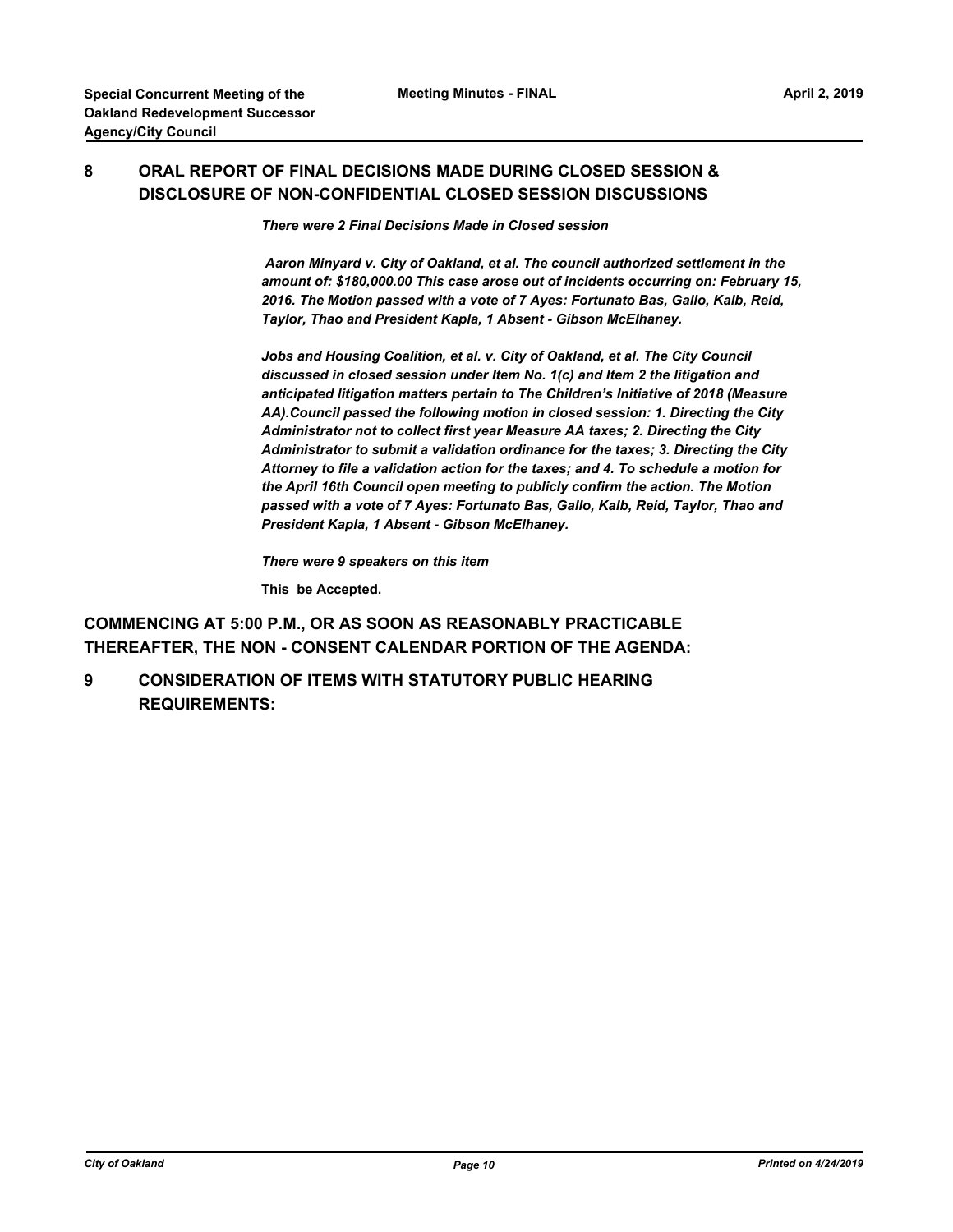**9.1** Subject: Delinquent Business Taxes From: Finance Department Recommendation: Conduct A Public Hearing And Upon Conclusion Adopt One Of The Following Pieces Of Legislation;

1) A Resolution Accepting And Confirming Reports Of The City Administrator On The Costs Incurred By The City Of Oakland For Delinquent Business Taxes And Authorizing The Recordation Of Liens With Administrative And Assessment Charges As Necessary Pursuant To Chapter 5.04 Of The Oakland Municipal Code, And Directing The Notice Of Lien And Assessment Charges Be Turned Over To The County Tax Collector For Collection; Or

## [18-1523](http://oakland.legistar.com/gateway.aspx?m=l&id=/matter.aspx?key=29947)

**Attachments: [View Report](http://oakland.legistar.com/gateway.aspx?M=F&ID=2e269094-823f-4c8a-b7cf-7044dd2baac1.pdf)** 

[87597 CMS](http://oakland.legistar.com/gateway.aspx?M=F&ID=f8197cb7-0619-415a-a00a-ad5d7712b8f6.pdf)

*Upon the reading of Item 9.1 by the City Clerk, the Public Hearing was opened at 7:10 p.m.* 

*Vice Mayor Reid made a motion, seconded by Councilmember Gallo, to close the Public Hearing, and hearing no objections, the motion passed by 7Ayes: Bas, Gallo, Kalb,Reid, Taylor, Thao and President Kaplan and 1 Excused: McElhaney*

**A motion was made by Larry Reid, seconded by Noel Gallo, that this matter be Adopted. The motion carried by the following vote:**

- **Excused:** 1 McElhaney
	- **Aye:** 7 Kalb, Reid, Gallo, Thao, Taylor, Bas, and Kaplan

**NO VOTE:** 0

2) A Resolution Continuing Hearing Of The Reports Of The City Administrator On Delinquent Business Taxes And The Recordation Of Liens With Administrative And Assessment Charges As Necessary Pursuant To Chapter 5.04 Of The Oakland Municipal Code; Or

[18-1527](http://oakland.legistar.com/gateway.aspx?m=l&id=/matter.aspx?key=29951)

*Attachments:* [View Report](http://oakland.legistar.com/gateway.aspx?M=F&ID=53638e9a-14e1-43cc-b769-dc4dd0121d33.pdf)

**A motion was made by Larry Reid, seconded by Noel Gallo, that this matter be Not Adopted. The motion carried by the following vote:**

**Excused:** 1 - McElhaney

**Aye:** 7 - Kalb, Reid, Gallo, Thao, Taylor, Bas, and Kaplan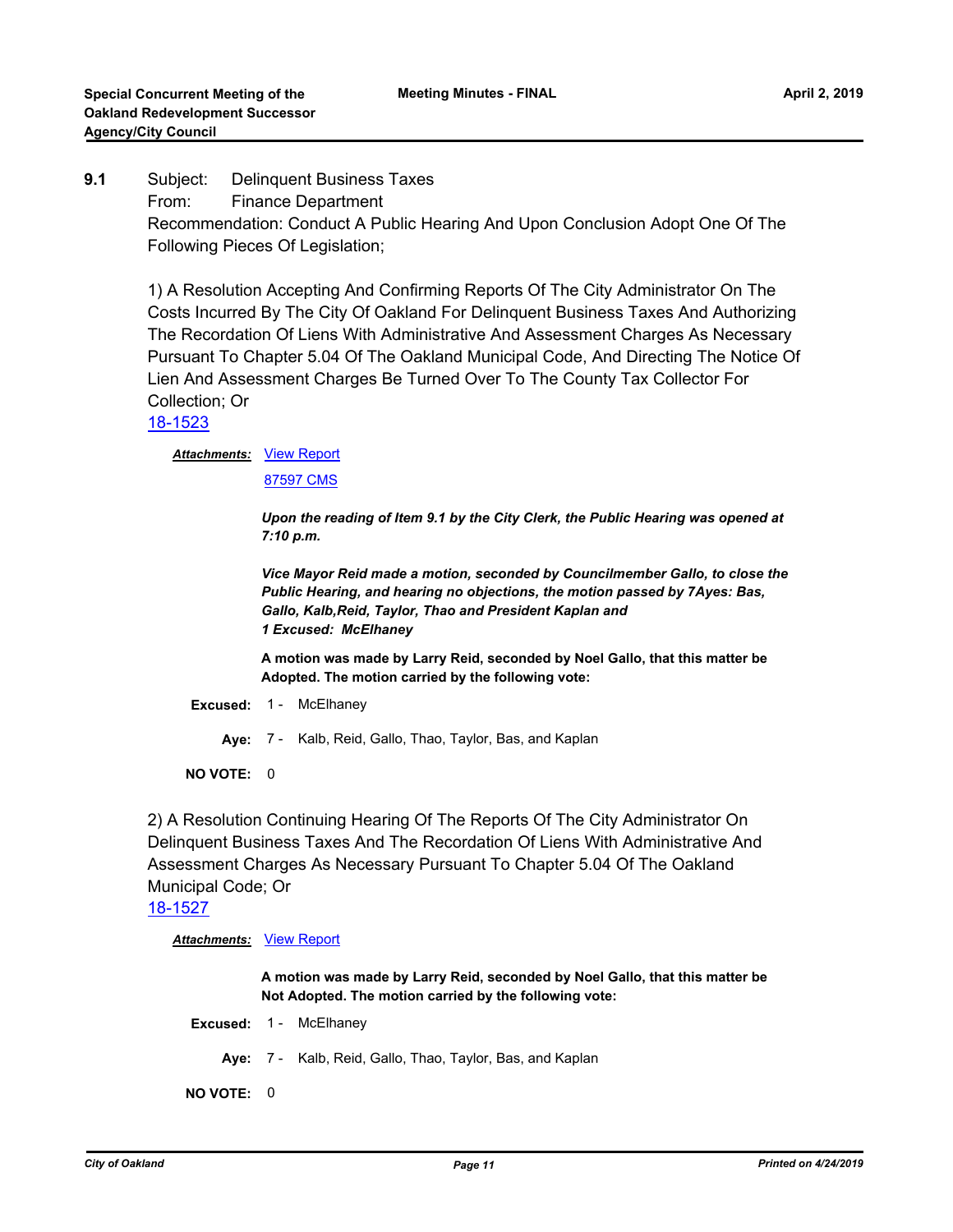3) A Resolution Overruling Protests And Objections And Accepting And Confirming Reports Of The City Administrator On The Costs Incurred By The City Of Oakland For Delinquent Business Taxes And Authorizing The Recordation Of Liens With Administrative And Assessment Charges As Necessary Pursuant To Chapter 5.04 Of The Oakland Municipal Code, And Directing The Notice Of Lien And Assessment Charges Be Turned Over To The County Tax Collector For Collection [18-1528](http://oakland.legistar.com/gateway.aspx?m=l&id=/matter.aspx?key=29952)

*Attachments:* [View Report](http://oakland.legistar.com/gateway.aspx?M=F&ID=c810fb55-690c-48a5-86ed-2fb156a3762a.pdf)

**A motion was made by Larry Reid, seconded by Noel Gallo, that this matter be Not Adopted. The motion carried by the following vote:**

**Excused:** 1 - McElhaney

**Aye:** 7 - Kalb, Reid, Gallo, Thao, Taylor, Bas, and Kaplan

**NO VOTE:** 0

**9.2** Subject: Mandatory Delinquent Trash Fees 2019

From: Finance Department

Recommendation: Conduct A Public Hearing And Upon Conclusion Adopt One Of The Following Pieces Of Legislation;

1) A Resolution Accepting And Confirming Reports Of The City Administrator For Delinquent Trash Service Fees With Administrative And Special Assessment Charges As Necessary Pursuant To Chapter 8.28 Of The Oakland Municipal Code, And Directing The Notice Of Special Assessment Charges Be Turned Over To The County Tax Collector For Collection Of The Periods Monthly October, November, And December 2018 Quarterly January-March 2019; Or [18-1536](http://oakland.legistar.com/gateway.aspx?m=l&id=/matter.aspx?key=29960)

**Attachments: [View Report](http://oakland.legistar.com/gateway.aspx?M=F&ID=0026657a-ef4e-4dfb-8cdb-195b5be8b25f.pdf)** 

[87598 CMS](http://oakland.legistar.com/gateway.aspx?M=F&ID=b27c9be1-ff57-4f99-8c4e-8b9fa9c9203c.pdf)

*There was 1 speaker on this item* 

*Upon the reading of Item 9.2 by the City Clerk, the Public Hearing was opened at 7:12 p.m. Vice Mayor Reid made a motion, seconded by Councilmember Taylor to close the Public Hearing, and hearing no objections, the motion passed by 7Ayes: Bas, Gallo, Kalb,Reid, Taylor, Thao and President Kaplan; 1 Excused: Gibson McElhaney*

**A motion was made by Larry Reid, seconded by Loren Taylor, that this matter be Adopted. The motion carried by the following vote:**

- **Excused:** 1 McElhaney
	- **Aye:** 7 Kalb, Reid, Gallo, Thao, Taylor, Bas, and Kaplan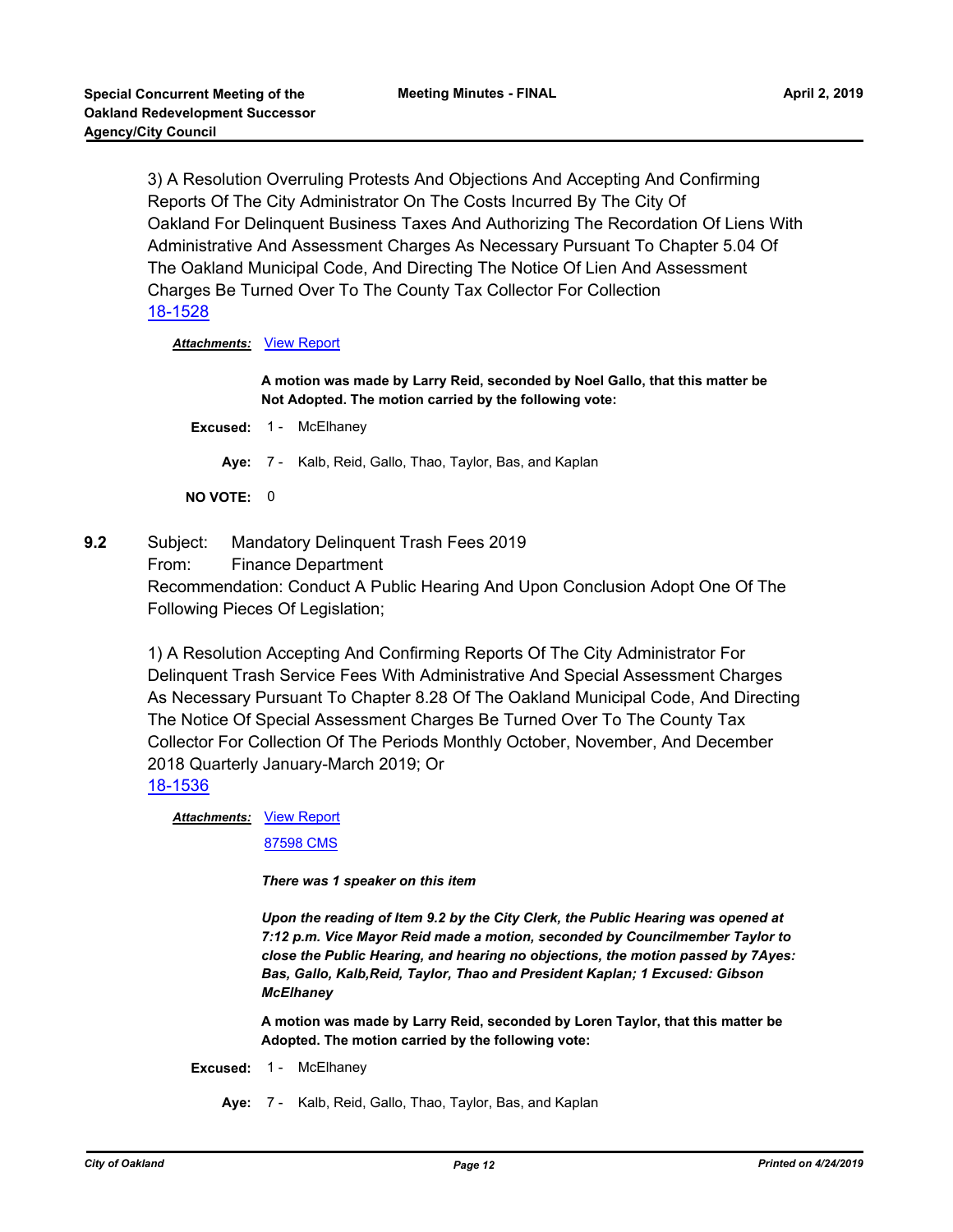**NO VOTE:** 0

2) A Resolution Continuing Hearing Of The Reports Of The City Administrator On Delinquent Trash Service Fees With Administrative And Special Assessment Charges As Necessary Pursuant To Chapter 8.28 Of The Oakland Municipal Code, And Directing The Notice Of Special Assessment Charges Be Turned Over To The County Tax Collector For Collection Of The Periods Monthly October, November, And December 2018 Quarterly January-March 2019; Or [18-1537](http://oakland.legistar.com/gateway.aspx?m=l&id=/matter.aspx?key=29961)

*Attachments:* [View Report](http://oakland.legistar.com/gateway.aspx?M=F&ID=39ecae5c-4e05-4340-b58f-deda5dca4698.pdf)

**A motion was made by Larry Reid, seconded by Loren Taylor, that this matter be Not Adopted. The motion carried by the following vote:**

- Excused: 1 McElhaney
	- **Aye:** 7 Kalb, Reid, Gallo, Thao, Taylor, Bas, and Kaplan

**NO VOTE:** 0

3) A Resolution Overruling Protests And Objections And Accepting And Confirming Reports Of The City Administrator For Delinquent Trash Service Fees With Administrative And Special Assessment Charges As Necessary Pursuant To Chapter 8.28 Of The Oakland Municipal Code, And Directing The Notice Of Special Assessment Charges Be Turned Over To The County Tax Collector For Collection Of The Periods Monthly October, November, And December 2018 Quarterly January-March 2019 [18-1538](http://oakland.legistar.com/gateway.aspx?m=l&id=/matter.aspx?key=29962)

#### *Attachments:* [View Report](http://oakland.legistar.com/gateway.aspx?M=F&ID=b54ac4d9-3124-4b50-a803-01b7eaa4543b.pdf)

**A motion was made by Larry Reid, seconded by Loren Taylor, that this matter be Not Adopted. The motion carried by the following vote:**

**Excused:** 1 - McElhaney

**Aye:** 7 - Kalb, Reid, Gallo, Thao, Taylor, Bas, and Kaplan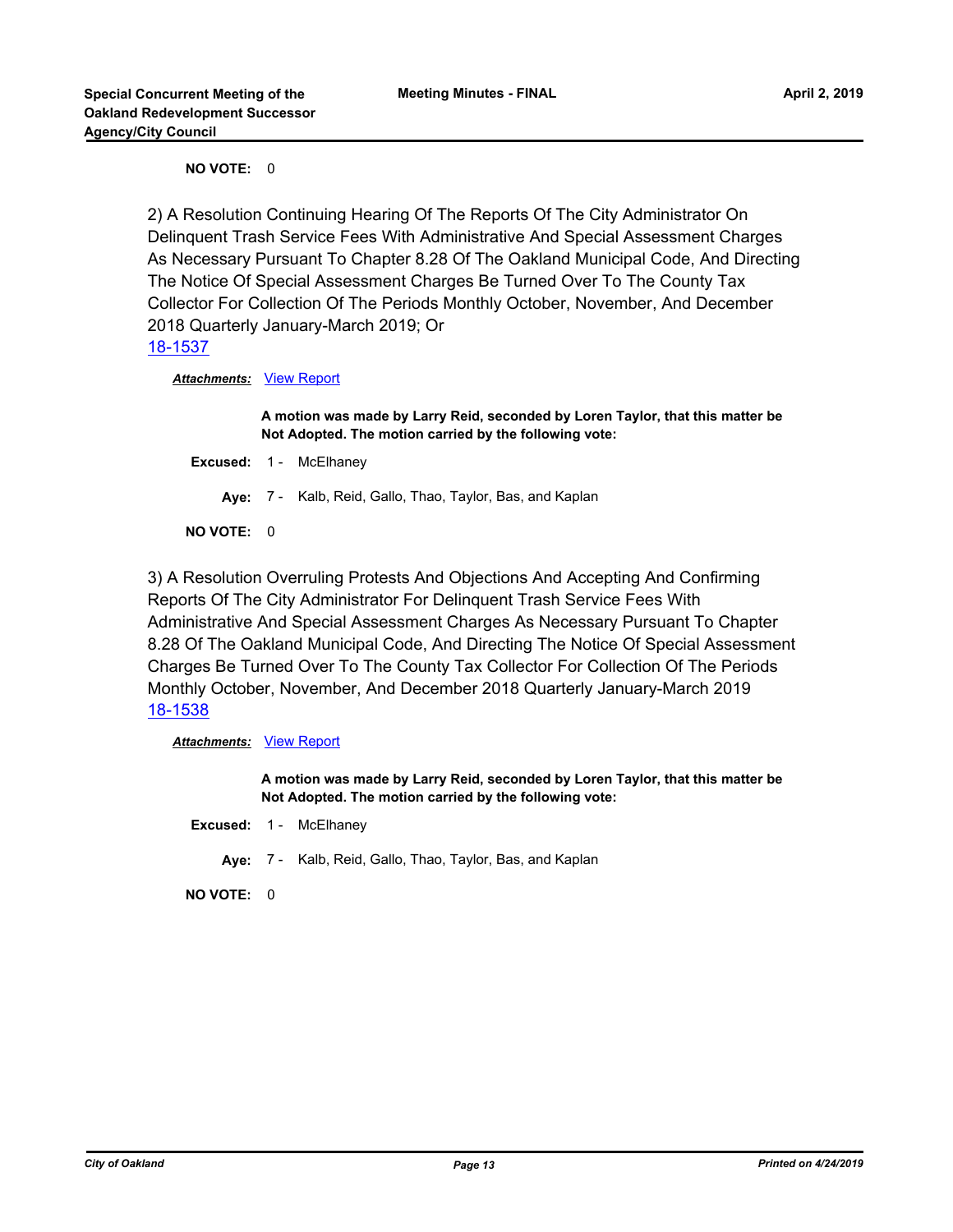**9.3** Subject: Delinquent Real Estate Property Transfer Taxes Assessment of Liens From: Finance Department Recommendation: Conduct A Public Hearing And Upon Conclusion Adopt One Of The Following Pieces Of Legislation;

1) A Resolution Accepting And Confirming Reports Of The City Administrator On The Costs Incurred By The City Of Oakland For Delinquent Real Property Transfer Taxes And Authorizing The Recordation Of Liens With Administrative And Assessment Charges As Necessary Pursuant To Chapter 4.20 Of The Oakland Municipal Code, And Directing The Notice Of Lien And Assessment, Charges Be Turned Over To The County Tax Collector For Collection; Or

## [18-1530](http://oakland.legistar.com/gateway.aspx?m=l&id=/matter.aspx?key=29954)

**Attachments: [View Report](http://oakland.legistar.com/gateway.aspx?M=F&ID=1d769aaf-f9f9-47cc-a240-ef127ee60ff7.pdf)** 

[87599 CMS](http://oakland.legistar.com/gateway.aspx?M=F&ID=73f3c835-2825-406d-8995-46316e2f6b96.pdf)

*There were 2 speakers on this item* 

*Upon the reading of Item 9.1 by the City Clerk, the Public Hearing was opened at 7:22 p.m. Councilmember Taylor made a motion, seconded by Councilmember Kalb, to close the Public Hearing, and hearing no objections, the motion passed by 7Ayes: Bas, Gallo, Kalb,Reid, Taylor, Thao and President Kaplan; 1 Excused: Gibson McElhaney*

**A motion was made by Loren Taylor, seconded by Dan Kalb, that this matter be Adopted. The motion carried by the following vote:**

- **Excused:** 1 McElhaney
	- **Aye:** 7 Kalb, Reid, Gallo, Thao, Taylor, Bas, and Kaplan

**NO VOTE:** 0

2) A Resolution Continuing Hearing Of The Reports Of The City Administrator On Delinquent Real Property Transfer Taxes And The Recordation Of Liens With Administrative And Assessment Charges As Necessary Pursuant To Chapter 4.20 Of The Oakland Municipal Code; Or

[18-1531](http://oakland.legistar.com/gateway.aspx?m=l&id=/matter.aspx?key=29955)

*Attachments:* [View Report](http://oakland.legistar.com/gateway.aspx?M=F&ID=890da3b1-e5c9-48d7-805d-7f537c2d84ba.pdf)

**A motion was made by Loren Taylor, seconded by Dan Kalb, that this matter be Not Adopted. The motion carried by the following vote:**

**Excused:** 1 - McElhaney

**Aye:** 7 - Kalb, Reid, Gallo, Thao, Taylor, Bas, and Kaplan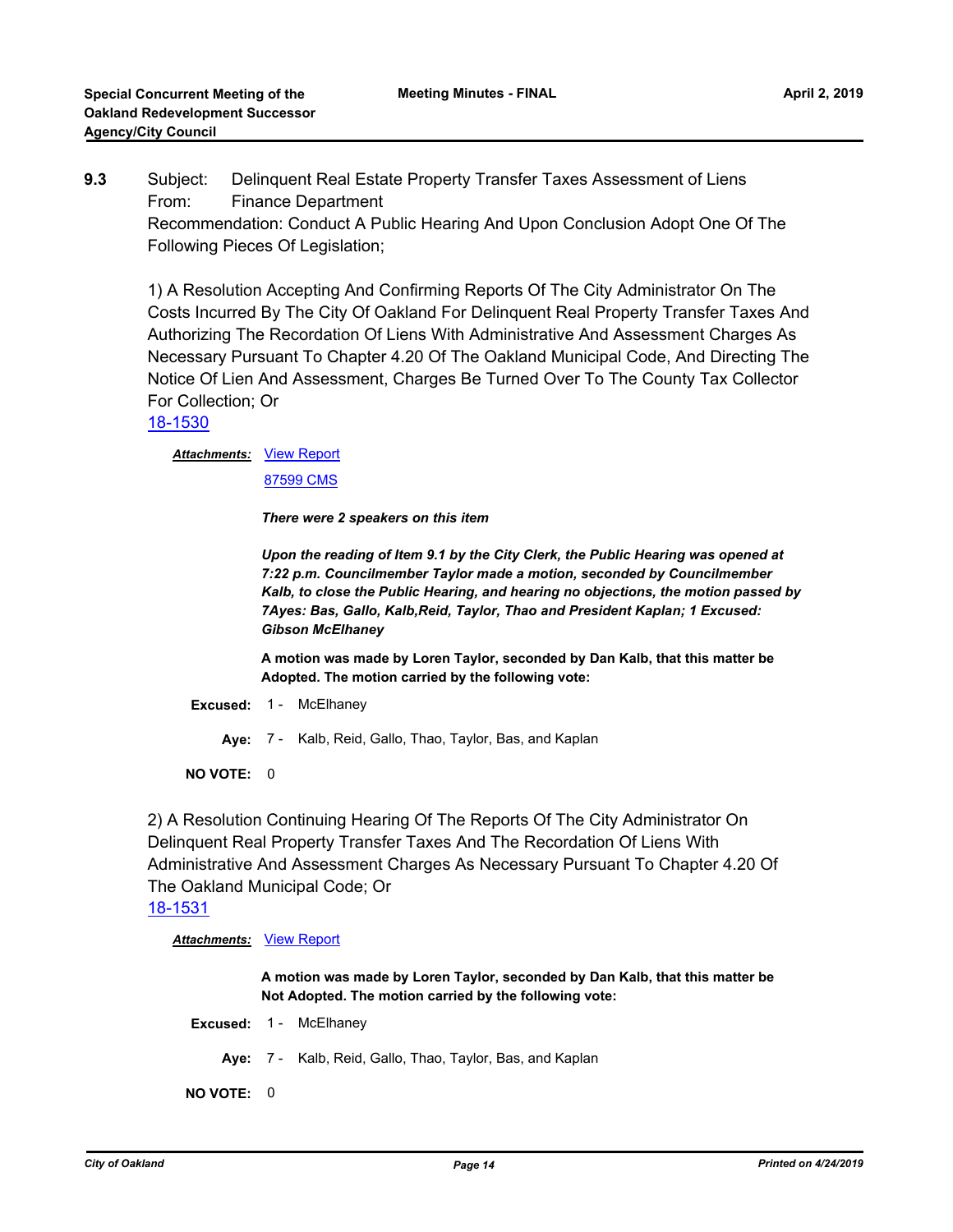3) A Resolution Overruling Protests And Objections And Accepting. And Confirming Reports Of The City Administrator On The Costs Incurred By The City Of Oakland For Delinquent Real Property Transfer Taxes And Authorizing The Recordation Of Liens With Administrative And Assessment Charges As Necessary Pursuant. To Chapter 4.20 Of The Oakland Municipal Code, And Directing The Notice Of Lien And Assessment Charges Be Turned Over To The County Tax Collector For Collection [18-1532](http://oakland.legistar.com/gateway.aspx?m=l&id=/matter.aspx?key=29956)

### *Attachments:* [View Report](http://oakland.legistar.com/gateway.aspx?M=F&ID=472fcde8-4294-4bb4-851f-a91a2e33d9ea.pdf)

**A motion was made by Loren Taylor, seconded by Dan Kalb, that this matter be Not Adopted. The motion carried by the following vote:**

**Excused:** 1 - McElhaney

**Aye:** 7 - Kalb, Reid, Gallo, Thao, Taylor, Bas, and Kaplan

**NO VOTE:** 0

## **ACTION ON OTHER NON-CONSENT CALENDAR ITEMS:**

## **10 THIS NUMBER INTENTIONALLY NOT USED**

**11** Subject: Salary Ordinance Amendment For City Auditor From: Human Resources Management Recommendation: Adopt An Ordinance Amending The Salary Schedule Of Ordinance No. 12187 C.M.S. ("Salary Ordinance") To Increase The Salary Of The City Auditor [18-1529](http://oakland.legistar.com/gateway.aspx?m=l&id=/matter.aspx?key=29953)

**Attachments: [View Report](http://oakland.legistar.com/gateway.aspx?M=F&ID=e1e6b464-6e2f-48e9-9433-429c515eeb93.pdf)** 

[13530 CMS](http://oakland.legistar.com/gateway.aspx?M=F&ID=3683280e-25d0-4826-b652-9a3272fe7fe6.pdf)

[Proof Of Publication](http://oakland.legistar.com/gateway.aspx?M=F&ID=7b6a4846-dfe9-4816-9576-424dfa7e52ff.pdf)

*There were 6 speakers on this item*

**A motion was made by Loren Taylor, seconded by Sheng Thao, that this matter be Approved On Introduction and Scheduled for Final Passage to go before the \* Concurrent Meeting of the Oakland Redevelopment Successor Agency and the City Council, to be heard 4/16/2019. The motion carried by the following vote:**

- **Excused:** 1 McElhaney
	- **Aye:** 6 Kalb, Reid, Thao, Taylor, Bas, and Kaplan
- Absent: 1 Gallo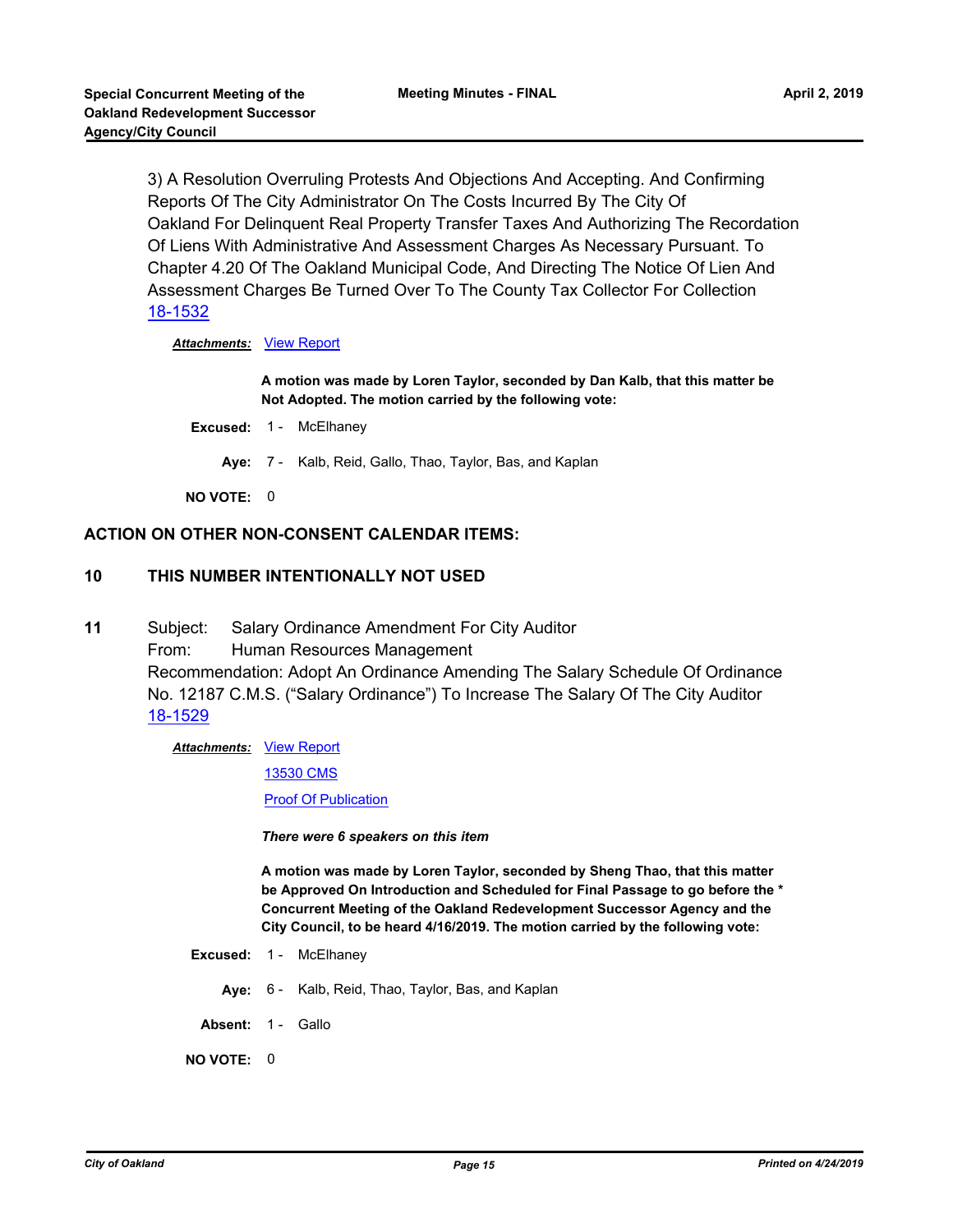**12** Subject: Semi-Annual City Administrator Approved Purchases And Contracts Report From: Office Of The City Administrator Recommendation: Receive An Informational Report On All Purchases And Contracts Authorized By The City Administrator Or Designee, Within The City Administrator's Contract Authority During Fiscal Year 2017-18, In Accordance With The Oakland Municipal Code Section 2.04.020. [18-0592](http://oakland.legistar.com/gateway.aspx?m=l&id=/matter.aspx?key=29026)

**Attachments: [View Report](http://oakland.legistar.com/gateway.aspx?M=F&ID=cfd17ce6-bdfc-4706-bb39-45d34bb1dba4.pdf)** 

[View Supplemental Report 2/21/2019](http://oakland.legistar.com/gateway.aspx?M=F&ID=186c6db4-5355-485f-85c4-8e4c5a009ae7.pdf)

[View Supplemental Report 3/29/2019](http://oakland.legistar.com/gateway.aspx?M=F&ID=54783093-b5a5-4bf1-ba23-70371a2f6961.pdf)

*There were 2 speakers on this item*

**A motion was made by Larry Reid, seconded by Loren Taylor, that this matter be Received and Filed. The motion carried by the following vote:**

**Excused:** 1 - McElhaney

**Aye:** 7 - Kalb, Reid, Gallo, Thao, Taylor, Bas, and Kaplan

**NO VOTE:** 0

**13** Subject: RAP Fee Increase

From: Housing And Community Development Department Recommendation: Adopt An Ordinance Amending Ordinance No. 13497 C.M.S. (The 2018-19 Master Fee Schedule) To Increase The Rent Adjustment Program Service Fee From \$68.00 Per Unit To \$101.00 Per Unit [18-1483](http://oakland.legistar.com/gateway.aspx?m=l&id=/matter.aspx?key=29907)

**Attachments: [View Report](http://oakland.legistar.com/gateway.aspx?M=F&ID=6fa3361c-000d-4ddb-b34a-839e31e95201.pdf)** 

[View Supplemental Report 3/29/2019](http://oakland.legistar.com/gateway.aspx?M=F&ID=d52aa6dc-a44a-4d0d-a0f0-b76de2532347.pdf) [13531 CMS](http://oakland.legistar.com/gateway.aspx?M=F&ID=423b3846-0125-403c-80a3-19c701fdbc69.pdf)

[Proof Of Publication](http://oakland.legistar.com/gateway.aspx?M=F&ID=4297160e-116c-4ab4-bea2-939eb1710d08.pdf)

*There were 10 speakers for these items* 

*Item 13 and 14 were heard together*

**A motion was made by Larry Reid, seconded by Noel Gallo, that this matter be Approved On Introduction and Scheduled for Final Passage to go before the \* Concurrent Meeting of the Oakland Redevelopment Successor Agency and the City Council, to be heard 4/16/2019. The motion carried by the following vote:**

- **Excused:** 1 McElhaney
	- **Aye:** 7 Kalb, Reid, Gallo, Thao, Taylor, Bas, and Kaplan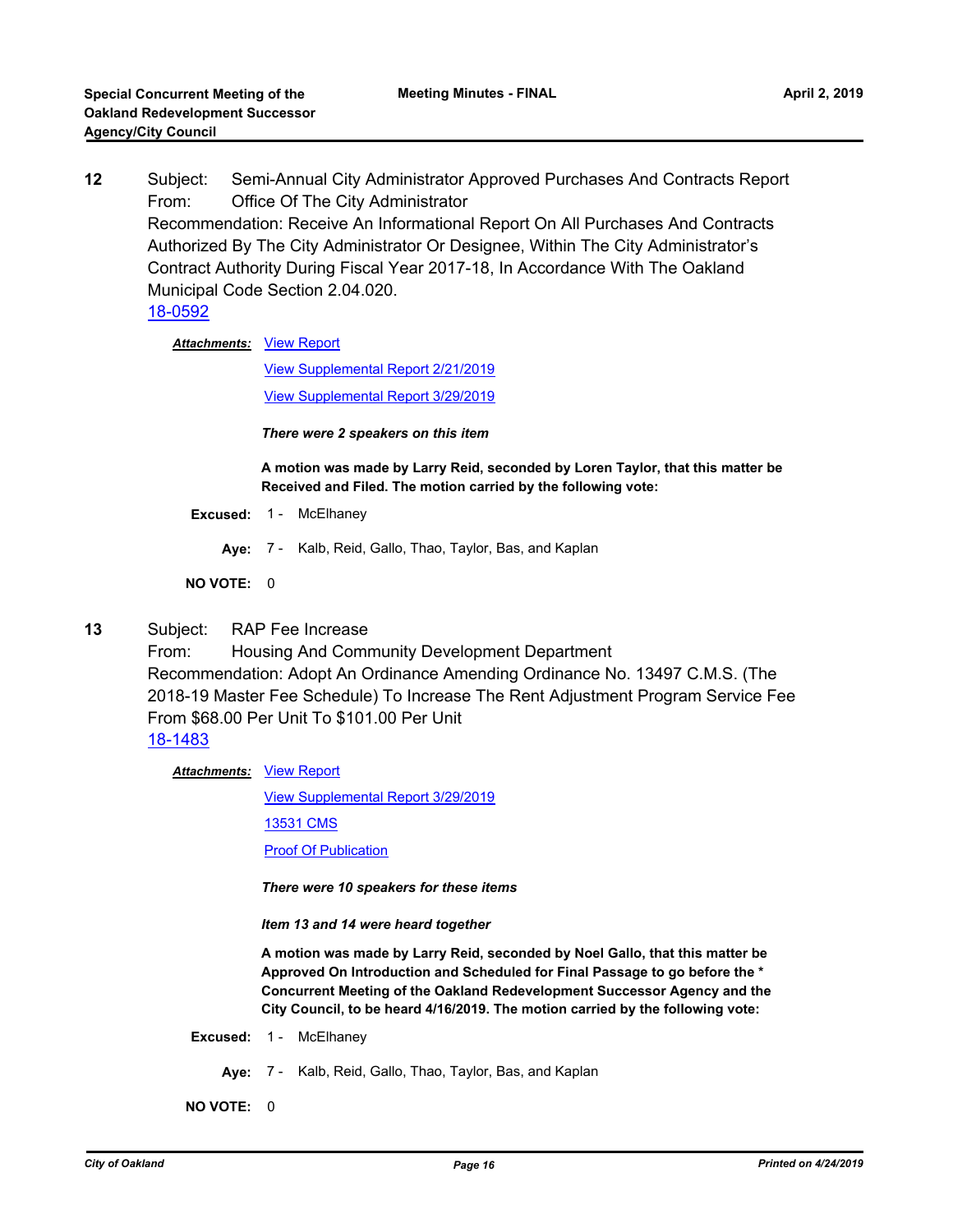**14** Subject: Rent Adjustment Program Annual Reports From : Housing And Community Development Department Recommendation: Receive The Annual Report Of The Rent Adjustment Program For Fiscal Years 2014-15, 2015-16, 2016-17, And 2017-18 [18-1488](http://oakland.legistar.com/gateway.aspx?m=l&id=/matter.aspx?key=29912)

*Attachments:* [View Report](http://oakland.legistar.com/gateway.aspx?M=F&ID=b77ab7cb-6dad-4190-b1b7-d0abd57530b5.pdf)

**A motion was made by Larry Reid, seconded by Noel Gallo, that this matter be Received and Filed. The motion carried by the following vote:**

**Excused:** 1 - McElhaney **Aye:** 7 - Kalb, Reid, Gallo, Thao, Taylor, Bas, and Kaplan **NO VOTE:** 0

## **CONTINUATION OF OPEN FORUM**

## **ADJOURNMENT OF COUNCIL SESSION**

**(Meeting Shall Conclude No Later Than 12:00 A.M., Unless Extended By Majority Vote Of The Council)**

> *There being no further business, and upon the motion duly made, the Council adjourned the meeting in memory of Father Jay Matthews, Antoinette Peitras, MaryBelle Gilbert, Nick Harper, Clem Daniels, Francis Mitchell, Kenneth Moore, Dana Harvey, Nipsy Hussle, Lupe Ochoa and Jim Lament at 8:31 p.m.*

**Americans With Disabilities Act**

**If you need special assistance to participate in Oakland City Council and Committee meetings please contact the Office of the City Clerk. When possible, please notify the City Clerk 5 days prior to the meeting so we can make reasonable arrangements to ensure accessibility. Also, in compliance with Oakland's policy for people with environmental illness or multiple chemical sensitivities, please refrain from wearing strongly scented products to meetings.**

**Office of the City Clerk - Agenda Management Unit Phone: (510) 238-6406 Fax: (510) 238-6699 Recorded Agenda: (510) 238-2386 Telecommunications Display Device: (510) 238-3254**

**THE HANGING OF BANNERS, POSTERS, SIGNS, OR ANY MATERIAL ON OR OVER THE GALLERY BANNISTERS IS STRICTLY PROHIBITED IN ORDER TO ENSURE THE SAFETY OF THOSE ATTENDING MEETINGS.**